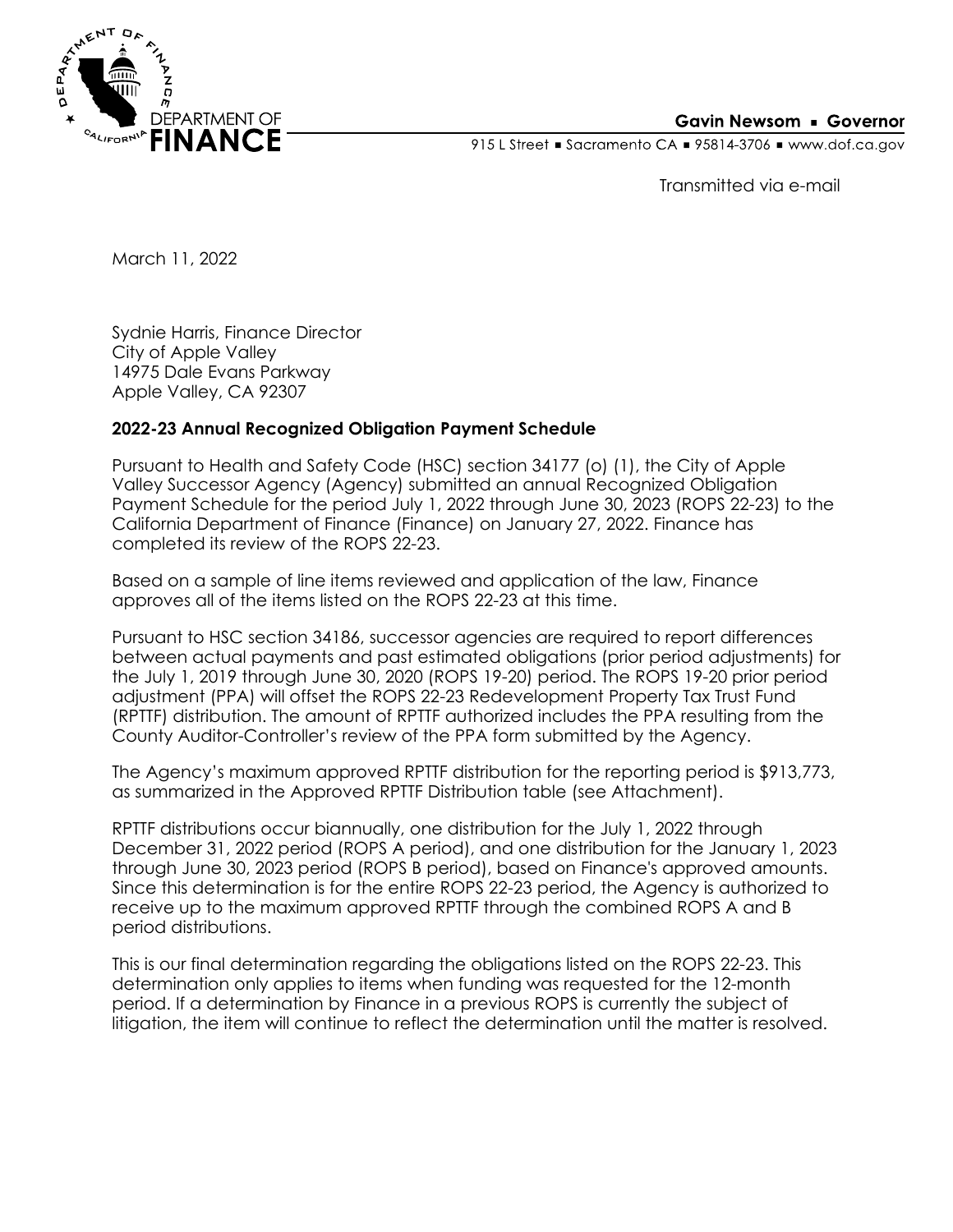Sydnie Harris March 11, 2022 Page 2

The ROPS 22-23 form submitted by the Agency and this determination letter will be posted on our website:

<http://dof.ca.gov/Programs/Redevelopment/ROPS/>

This determination is effective for the ROPS 22-23 period only and should not be conclusively relied upon for future ROPS periods. All items listed on a future ROPS are subject to Finance's review and may be adjusted even if not adjusted on this ROPS or a preceding ROPS. The only exception is for items that have received a Final and Conclusive determination from Finance pursuant to HSC section 34177.5 (i). Finance's review of Final and Conclusive items is limited to confirming the scheduled payments as required by the obligation.

The amount available from the RPTTF is the same as the amount of property tax increment available prior to the enactment of the redevelopment dissolution law. Therefore, as a practical matter, the ability to fund the items on the ROPS with property tax increment is limited to the amount of funding available to the Agency in the RPTTF.

Please direct inquiries to Zuber Tejani, Supervisor, or Dylan Newton, Staff, at (916) 322-2985.

Sincerely,

Charyl S. McComick

JNIFFR WHITAKFR Program Budget Manager

cc: Margaret DeMauro, Finance Analyst, City of Apple Valley Linda Santillano, Chief Deputy, Property Tax, San Bernardino County